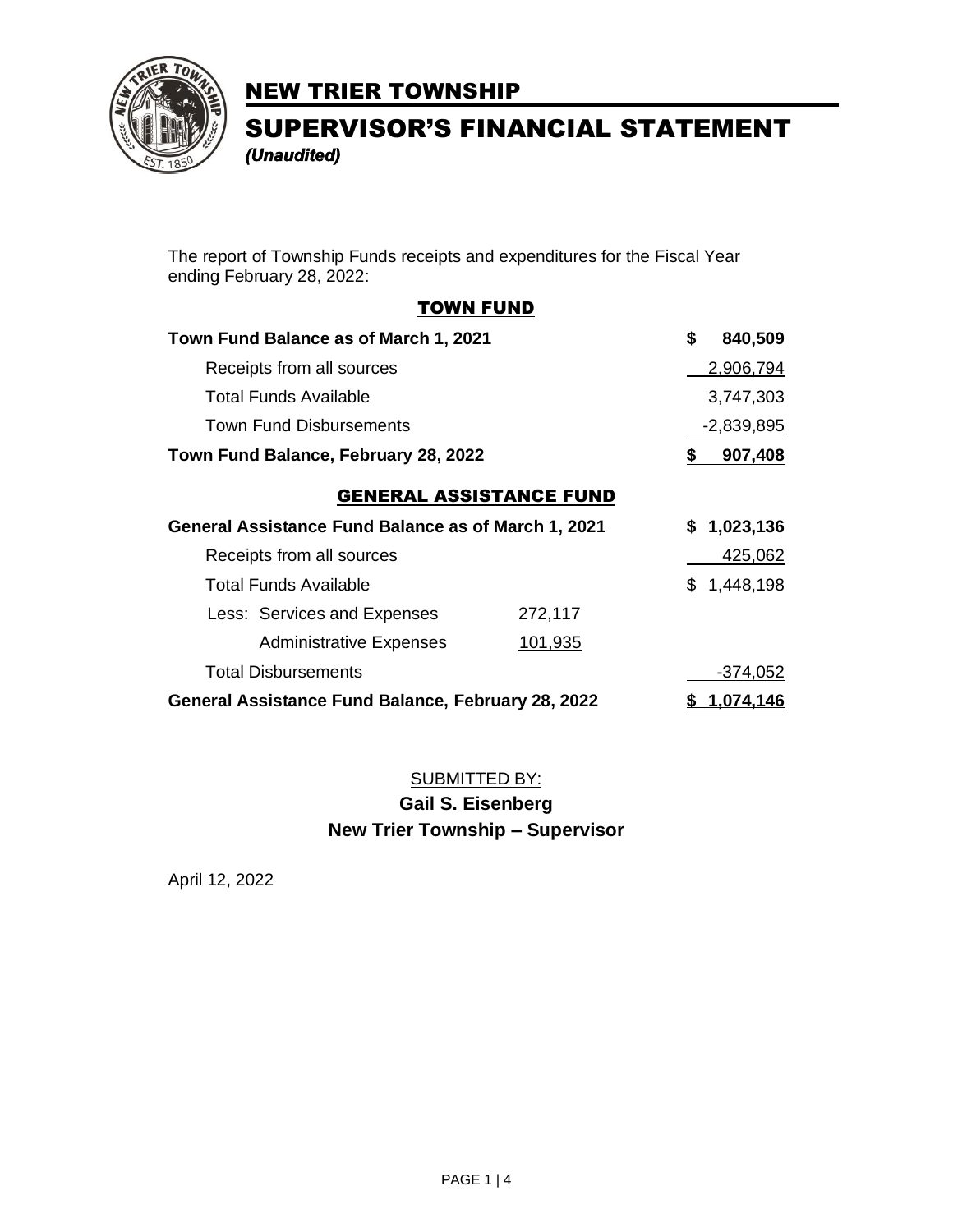

## SUPERVISOR'S FINANCIAL STATEMENT *(Unaudited)*

#### TOWN FUND

I, Gail S. Eisenberg, Supervisor of New Trier Township, Cook County, Illinois, state that the following is the most current report for the fiscal year beginning March 1, 2021 and ending February 28, 2022.

| 1. Funds on hand beginning of fiscal year:      |  |         | \$          | 840,509     |
|-------------------------------------------------|--|---------|-------------|-------------|
| 2. The amount received from all sources:        |  |         |             | \$2,906,794 |
| 3. The amount expended for all purposes:        |  |         | \$2,839,895 |             |
| 4. Funds on hand end of fiscal year:            |  | \$      | 907,408     |             |
| 5. The amount of tax levied the preceding year: |  |         | \$2,733,177 |             |
| 6. The amount of property tax collected:        |  |         |             | \$2,818,987 |
| 7. The amount paid out on town indebtedness:    |  |         | \$          | -0-         |
| Principal                                       |  | $$ -0-$ |             |             |
| Interest                                        |  | \$ -0-  |             |             |
| 8. The amount of unpaid liabilities:            |  |         | S           |             |

The Supervisor shall present this report to the Town Clerk on or before the Tuesday preceding the Annual Town Meeting. This report is not required to be published in a newspaper. (IRS, Ch 139, Par 101 & 104)

The complete list of expenditures for the fiscal year ending February 28, 2022 is available upon request.

(Science) Escribing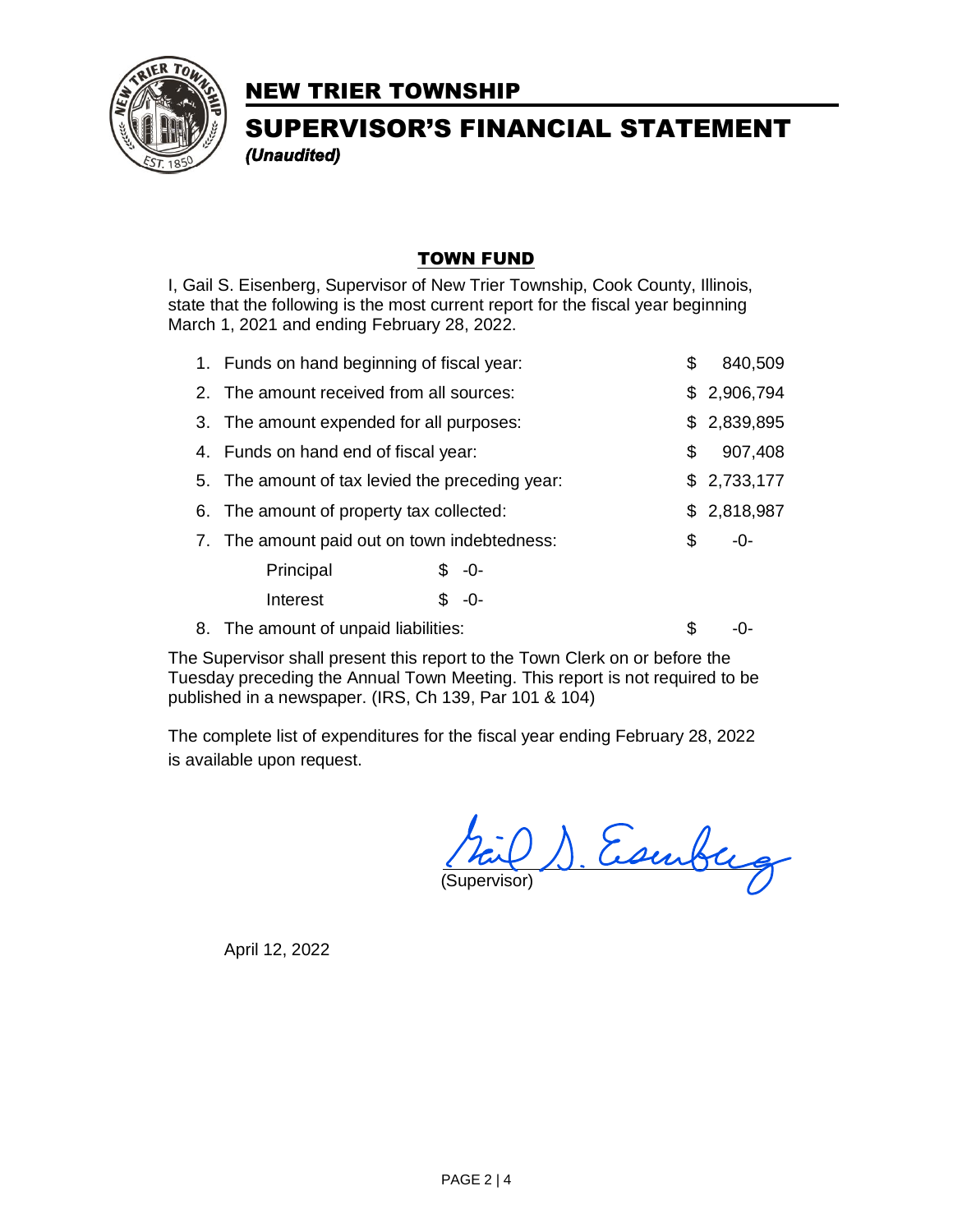

SUPERVISOR'S FINANCIAL STATEMENT *(Unaudited)* 

### TOWN FUND RECAPITULATION

| <b>BEGINNING BALANCE March 1, 2021</b>  | \$ | 840,509     |
|-----------------------------------------|----|-------------|
| <b>REVENUES</b>                         |    |             |
| <b>Property Tax</b>                     |    | 2,818,987   |
| <b>Replacement Tax</b>                  |    | 76,813      |
| Interest Income                         |    | 1,284       |
| Other Income                            |    | 9,710       |
| <b>TOTAL REVENUES</b>                   |    | \$2,906,794 |
| <b>EXPENDITURES</b>                     |    |             |
| Administration                          | \$ | 513,913     |
| <b>Agency Program Grants</b>            |    | 1,649,000   |
| Summer Camp and Day Care Scholarships   |    | 87,832      |
| Before/After School Day Care            |    | 36,467      |
| Dial-A-Ride                             |    | 6,056       |
| Special Programs and Projects           |    | 306,033     |
| <b>Community Education</b>              |    | 134,200     |
| Equipment                               |    | 10,438      |
| <b>Building Expenses</b>                |    | 73,146      |
| Insurance                               |    | 22,810      |
| <b>TOTAL EXPENDITURES:</b>              | S. | 2,839,895   |
| <b>ENDING BALANCE February 28, 2022</b> | \$ | 907,408     |